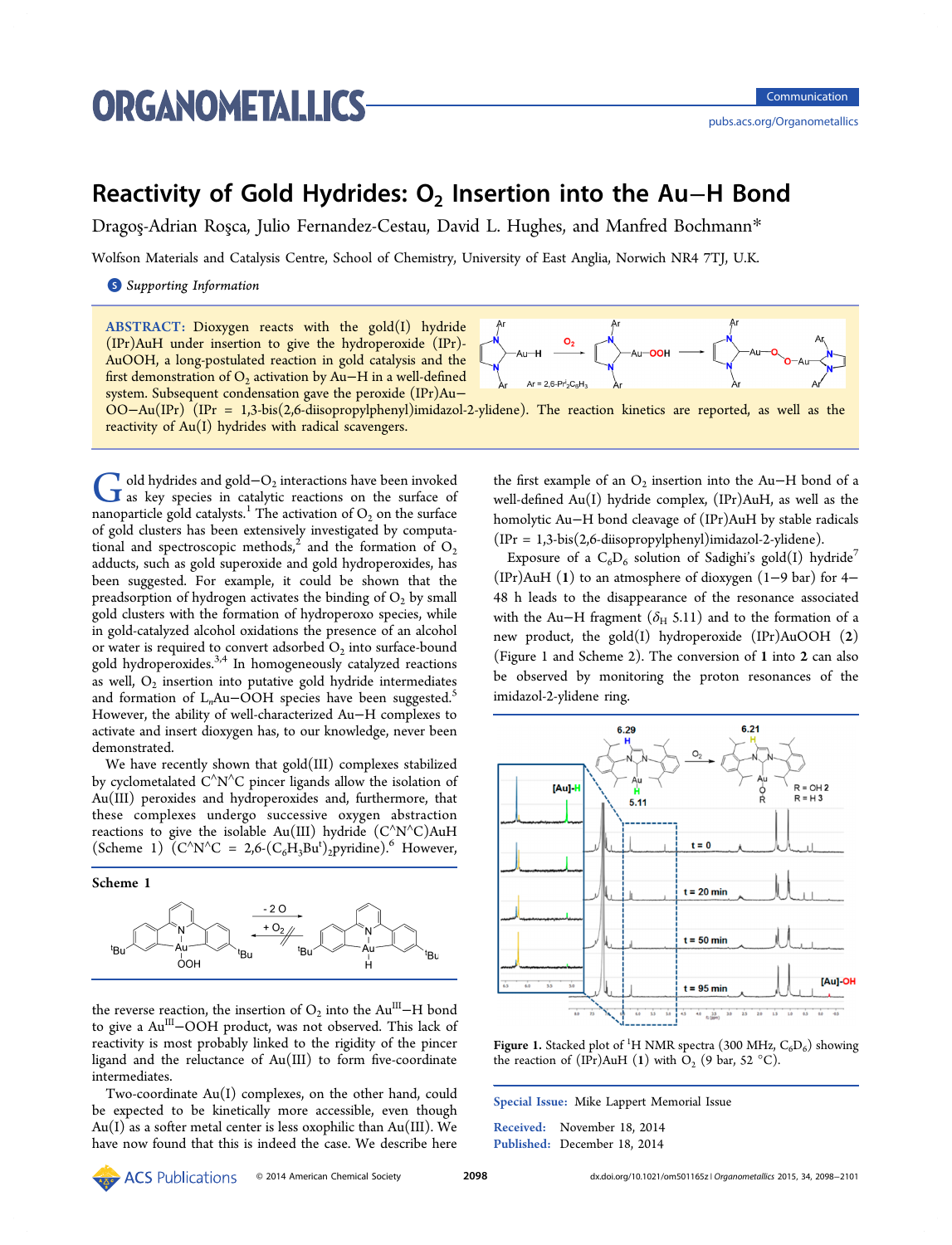<span id="page-1-0"></span>Scheme 2



After the first half-life of the reaction, a resonance at  $\delta$  –0.26 is clearly noticeable, which is consistent with the formation of the gold(I) hydroxide<sup>8</sup> (IPr)AuOH (3). The spectrum of the hydroxide 3 is very similar to that of the hydroperoxide 2 except for the notabl[e](#page-3-0) presence of the OH resonance in 3, whereas in 2 no such OH signal could be detected.

Under 1 bar of  $O_2$  at 23 °C full conversion of 1 is observed after 48 h, giving a ratio of compounds  $2:3$  of about  $1:3$ .<sup>9</sup> Eventually, upon standing at room temperature the hydroxide 3 can be obtained quantitatively. This suggests that, while 2 [is](#page-3-0) readily generated under 1 atm of oxygen, there is also slow decomposition of 2 into 3, with release of  $O_2$  (Scheme 1). This decomposition pathway is of course not unexpected for hydroperoxides and mirrors that documented, for [ex](#page-0-0)ample, for  $Pd^{II}$ – and  $Pt^{IV}$ –OOH species.<sup>10</sup> However, in these cases the disproportionation reaction could be suppressed by increasing the dioxygen concentration, whe[rea](#page-3-0)s in the case of gold(I) we found that the conversion of 2 to 3 takes place even under 9 bar of  $O_2$ . This is likely to be the consequence of the very significant difference in Au−O bond energies between Au−OH and Au−OOH complexes (>100 kJ mol<sup>−</sup><sup>1</sup> ).6,11

In contrast to the reactivity of the gold $(I)$  hydride  $(I)$ , pressurizing an NMR tube containing (IPr)[AuM](#page-3-0)e with 9 bar of  $O_2$  at 60 °C gave no traces of the methyl peroxide (IPr)AuOOMe, and the starting material could be recovered unchanged.

To gain more insight into the mechanism of  $O_2$  insertion into a Au−H bond, the kinetics of the reaction were studied by <sup>1</sup> <sup>1</sup>H NMR spectroscopy. In order to establish the reaction order in [Au], the reaction was monitored at 52 °C under 4−9 bar of  $O<sub>2</sub>$  (see the Supporting Information). The reaction is first order in both [IPrAuH] and  $[O_2]$  (eq 1).

$$
\frac{-d[(IPr)AuH]}{dt} = k[(IPr)AuH]^{1.0}[O_2]^{1.0}
$$
 (1)

An Eyring plot over the temperature interval of 36−52 °C gave the activation parameters of the reaction as  $\Delta H^{\ddagger} = 21.1(1)$ kJ mol<sup>−</sup><sup>1</sup> and ΔS<sup>⧧</sup> = −251.5(2) J mol<sup>−</sup><sup>1</sup> K<sup>−</sup><sup>1</sup> (see Supporting Information). The negative value of  $\Delta S^{\ddagger}$  suggests that the reaction proceeds via an associative mechanism.

[The reacti](#page-3-0)on of the deuteride (IPr)AuD  $(1_D)$  with  $O_2$  [\(9](#page-3-0) [bar\)](#page-3-0) at 52 °C resulted in a retardation of the reaction rate  $(k_{obs}(1_D))$  $= [0.82(1)] \times 10^{-4} \text{ s}^{-1} \text{ versus } k_{obs}(\mathbf{1}_{\text{H}}) = [1.94(2)] \times 10^{-4} \text{ s}^{-1},$ which corresponds to a kinetic isotope effect of  $k_H/k_D = 2.4$ . On the basis of the Au–H IR stretching frequency in  $1_H$  ( $\nu_{AuH}$ ) 1976 cm<sup>-1</sup>),<sup>7</sup> a maximum kinetic isotope effect of ca. 3.6 for the homolytic cleavage could be calculated (at  $T = 52 \text{ °C}$ ).<sup>12</sup> The observed va[lu](#page-3-0)e of the kinetic isotope effect is commensurate with the breaking of the Au−H bond being involved in t[he](#page-3-0) ratedetermining step.

Radical chain reaction mechanisms have often been invoked in the case of dioxygen insertion reactions into metal−hydride bonds.<sup>13</sup> However, in the case of 1, conducting the reaction in

the presence of TEMPO did not affect the rate  $(k_{obs}(1_H)$  =  $[1.94(2)] \times 10^{-4}$  s<sup>-1</sup> in the absence of TEMPO vs  $[2.00(2)] \times$ 10<sup>-4</sup> s<sup>-1</sup> in the presence of TEMPO). The more reactive galvinoxyl radical was found to react directly with 1 via H abstraction (vide infra). These results support the view that the reaction of  $O_2$  with (IPr)AuH (1) does not proceed via a radical chain mechanism.

The formation of the  $Au(I)$  hydroperoxide 2 was further supported by its reaction with phosphines, which leads to O transfer. For Au(III) hydroperoxides this reaction had previously been shown to proceed stepwise in a well-controlled manner, to generate first the Au(III) hydroxide, followed by a second phosphine oxidation and conversion to the Au(III) hydride.

The addition of  $P(p$ -tolyl)<sub>3</sub> (1.2 equiv,  $\delta^{31}P^8$  8.1) to (IPr)AuH (2) at r[oo](#page-3-0)m temperature followed by pressurizing with  $O_2$  (4– 10 bar) led to phosphine oxidation, as revealed by  ${}^{31}P\{^1H\}$ spectroscopy  $(\delta^{31}Pp((p\text{-tolyl})_3P=O)$  +30.6), alongside (IPr)-AuOH.<sup>14</sup> However, unlike the Au<sup>III</sup>–OH precedent, the Au(I) hydroxide could not be deoxygenated further, even with a large excess [o](#page-3-0)f phosphine. Evidently the hydroxide to hydride transformation is thermodynamically favorable for Au(III) but not for Au(I) (at least for the ligands investigated so far) (Scheme 3).



Attempts to crystallize the hydroperoxide 2 under an atmosphere of oxygen gave single crystals of the binuclear peroxide  $[(IPr)Au]_2(\mu$ - $\kappa$ <sup>1</sup>: $\kappa$ <sup>1</sup>-O<sub>2</sub>) (4) instead. The structure of 4 was identified by single-crystal X-ray crystallography (Figure 2).



Figure 2. Molecular connectivity in the peroxo complex  $4.2C_6H_6$ . For disordered imidazolyl rings and peroxo groups, only one orientation is shown.

Despite positional disorder of the carbene ligands and peroxo fragment, the connectivity could be assigned unambiguously and confirms the identity of 4 as peroxide bridging two gold atoms (Figure 2). The C−Au−O fragment is linear, which is a typical geometry around a gold(I) center. Unfortunately the low crystal quality precludes any detailed discussion of the bond lengths.

Compound 4 is most probably formed by condensation of 2 with the hydroxide 3 (Scheme 4). This behavior is reminiscent of the Au(III) hydroperoxide (C^N^C)Au<sup>III</sup>OOH, which also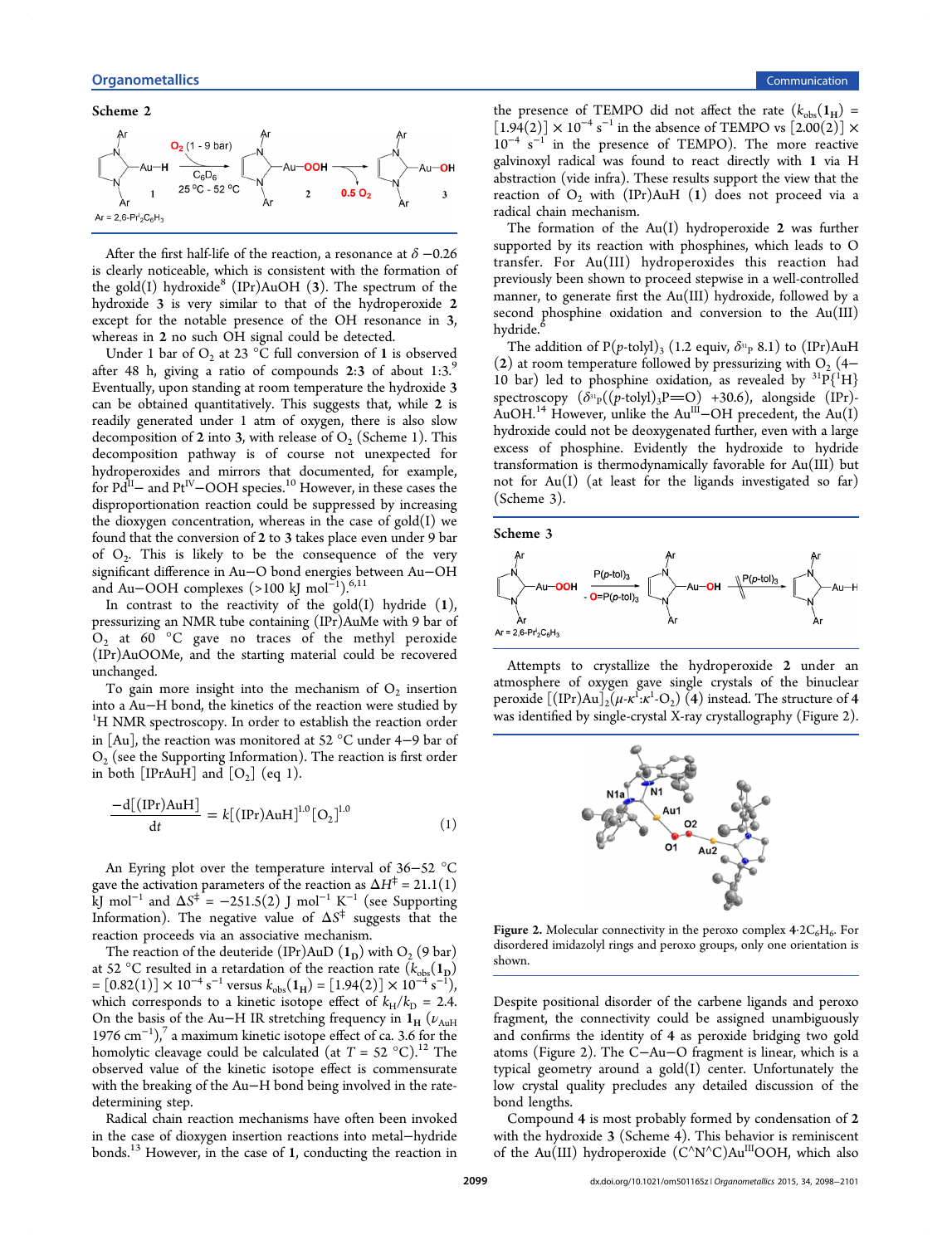<span id="page-2-0"></span>

reacts with the corresponding hydroxide to give the bridging (μ-κ<sup>1</sup>:κ<sup>1</sup>) peroxide  $[(\dot{C}^N N^\wedge C)\dot{A}u]_2(\mu$ -κ<sup>1</sup>:κ<sup>1</sup>-Ο<sub>2</sub>).<sup>6</sup>

Attempts to obtain better quality crystals of 4 by crystallizing a THF solution under an air atmosphere led t[o t](#page-3-0)he isolation of the carbonate  $[\{(\text{IPr})\text{Au}\}_{3}(\mu_{3}-\text{CO}_{3})] \text{OH·3THF}$  (5.3THF), evidently the product of the reaction of in situ generated (IPr)AuOH with atmospheric  $CO<sub>2</sub>$  (Scheme 5).





Compound 5 was identified by single-crystal X-ray diffraction. The cation consists of three (NHC)Au ions coordinated to the carbonate oxygen atoms (see the Supporting Information); the anion, most probably HO, was disordered and could not be reliably located. The cation is id[entical with](#page-3-0) [that prepare](#page-3-0)d recently by Sadighi by a different route,<sup>15</sup> as well as by Nolan et al.<sup>16</sup>

A second reaction pathway of gold hydrides is t[hro](#page-3-0)ugh H radical abstractio[n](#page-3-0) by radical acceptors. We have previously shown that the Au(III) hydride  $(C^{\wedge}N^{\wedge}C)$ AuH reacts with galvinoxyl to give the Au(II) compound  $(C^N N^C)$ Au–  $Au(C^N N^N C)$ , whereas there was no reaction with TEMPO. These reactions allowed us to estimate the Au<sup>III</sup>−H bond strength as being between 291 and 329 kJ mol<sup>-1</sup>, in good agreement with the calculated bond dissociation energy of 317 kJ mol<sup>−</sup><sup>1</sup> <sup>6</sup> In the present case the intention was to explore . whether H abstraction might provide a convenient and mild route to  $Au(0)$  $Au(0)$  carbene complexes.

Treating (IPr)Au<sup>I</sup>H 1 with galvinoxyl gave rise to a color change from dark blue (galvinoxyl in  $C_6D_6$ ) to purple. This initial reaction in an NMR tube in  $C_6D_6$  also revealed the rapid disappearance of the hydride resonance of 1 ( $\delta_H$  5.11) and the formation of a new complex. No reaction was observed with TEMPO after 48 h, which leads to an estimate of the Au<sup>I</sup>-H bond dissociation energy of between 291 and 329 kJ mol<sup>-1</sup>, , similar to the case of Au<sup>III</sup>−H. Conducting the reaction on a larger scale in  $CH_2Cl_2$  and removing excess galvinoxyl and the byproduct, galvinoxylH, afforded a purple powder. The <sup>1</sup>H NMR spectrum of this product  $(6)$  confirmed the absence of an Au−H resonance and revealed a carbene to galvinoxide ratio of 2:1.

Crystals of  $6.3C_6H_6$  were obtained by the slow evaporation of a benzene solution of 6 at room temperature. The solid-state structure of the complex was determined by X-ray crystallography (Figure 3). Despite the modest quality of the crystals,



Figure 3. Molecular structure of  $[(IPr)_2Au]^+[galvinoxide]^-$  (6·  $3C_6H_6$ ). Hydrogen atoms and the molecules of benzene of crystallization are omitted. Selected bond distances (Å) and angles (deg): Au−C(1) 2.030(9), Au−C(28) 2.061(7), C(1)−Au−C(28) 177.33(45), N1−C1−C28−N3 46.6.

unequivocal connectivity could be established and confirms complex 6 as a linear gold(I) cation (∠C1−Au−C28  $177.3(5)°$ ) paired with a galvinoxide anion. The isopropyl substituents are arranged in such a fashion as to minimize steric repulsion between the two carbene fragments, leading to a torsion angle between the two imidazolyl planes of 46.6°. The structural parameters of the cation resemble those reported for  $[(IPr)<sub>2</sub>Au]BF<sub>4</sub>.<sup>17</sup>]$ 

A plausible mechanism for the formation of 6 is given in Scheme 6. It i[s e](#page-3-0)nvisaged that abstraction of H<sup>•</sup> by galvinoxyl



gives initially rise to a short-lived Au(0) species, (IPr)Au, which then undergoes ligand rearrangement to give  $Au(0)$  and  $Au(IPr)<sub>2</sub>$ . The latter is oxidized by further galvinoxyl to generate  $[(IPr)_{2}Au]^{+}[galvinoxide]^{-}(6)$ . The present results show that conventional NHCs are not sufficiently strongly bonded to stabilize  $gold(0)$  species.<sup>18</sup>

In summary, we have shown the first example of an insertion reaction of  $O_2$  into a gold-hydr[og](#page-3-0)en bond. The reaction proceeds under mild conditions to give, initially, the unstable gold(I) hydroperoxide (IPr)Au(OOH), which readily transfers an oxygen atom to suitable reductants, such as phosphines. These key steps, which have long been postulated for catalytic cycles of homogeneous and heterogeneous gold catalysts, have therefore been demonstrated for the first time on the basis of a well-defined homogeneous system. This reactivity of  $gold(I)$ hydrides is in contrast with that of the Au(III) hydride  $(C^N N^C)$ AuH, which does not insert O<sub>2</sub> under comparable conditions. The reaction of gold(I) hydrides with radical